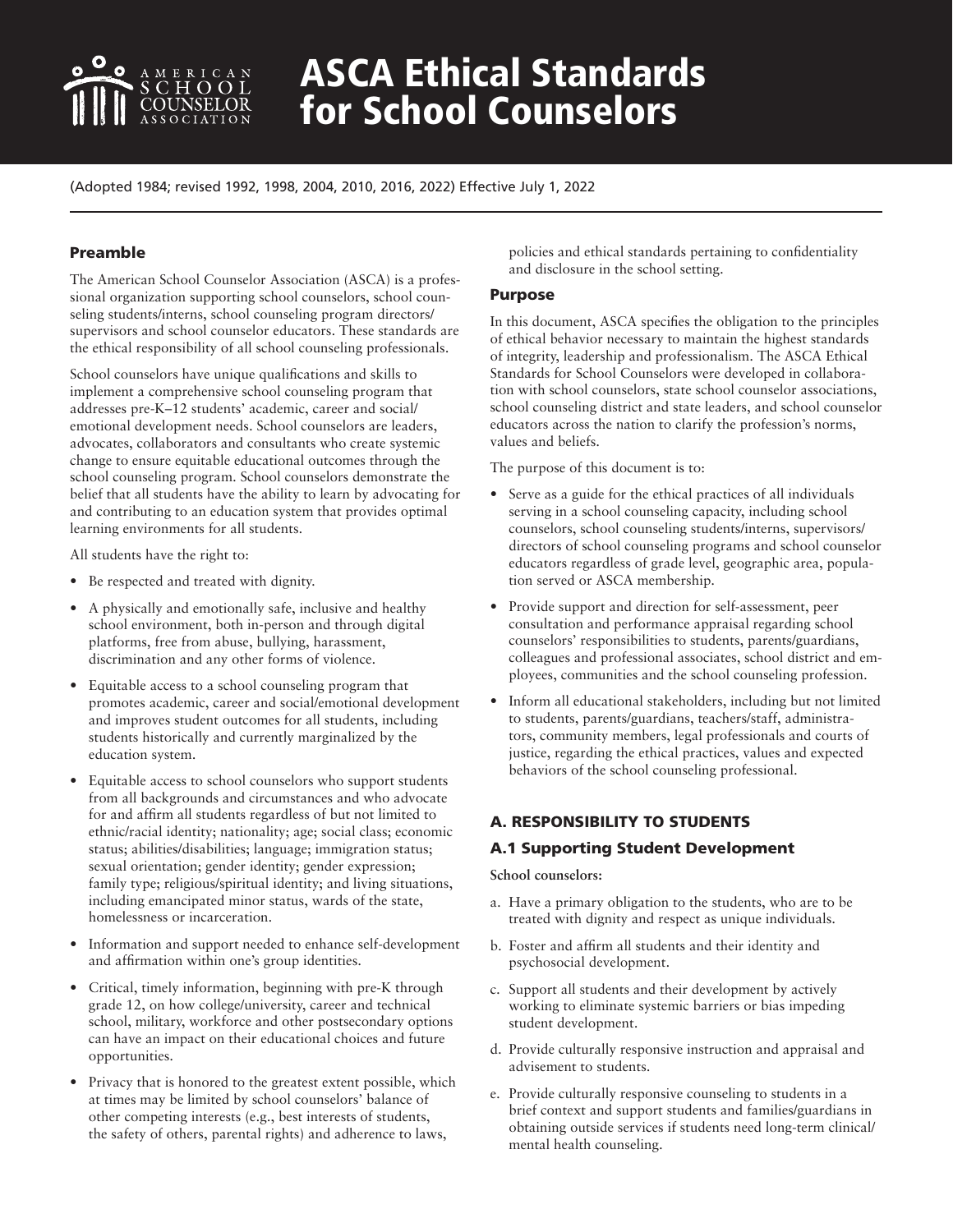- f. Do not diagnose but recognize how a student's diagnosis and environment can potentially affect the student's access, participation and ability to achieve academic, postsecondary and social/emotional success.
- g. Acknowledge the vital role and rights of parents/guardians, families and tribal communities.
- h. Respect students' and families' values, beliefs and cultural background, as well as students' sexual orientation, gender identity and gender expression, and exercise great care to avoid imposing personal biases, beliefs or values rooted in one's religion, culture or ethnicity.
- i. Are knowledgeable of local, state and federal laws, as well as school and district policies and procedures affecting students and families and strive to protect and inform students and families regarding their rights.
- j. Advocate for equitable, anti-oppressive and anti-bias policies and procedures, systems and practices, and provide effective, evidence-based and culturally sustaining interventions to address student needs.
- k. Involve diverse networks of support, including but not limited to educational teams, community and tribal agencies and partners, wraparound services and vocational rehabilitation services as needed to best serve students.
- l. Maintain appropriate boundaries and are aware that any sexual or romantic relationship with students (whether legal or illegal in the state of employment) is a grievous breach of ethics and is prohibited regardless of a student's age or consent. This prohibition applies to both in-person and electronic interactions and relationships.

# A.2. Confidentiality

- a. Promote awareness of school counselors' ethical standards and legal mandates regarding confidentiality and the appropriate rationale and procedures for disclosure of student data and information to school staff.
- b. Inform students of the purposes, goals, techniques, rules and procedures under which they may receive counseling. Disclosure includes informed consent and clarification of the limits of confidentiality.
- c. Recognize that informed consent requires competence, voluntariness and knowledge on students' part to understand the limits of confidentiality and, therefore, can be difficult to obtain from students of certain developmental levels and special-needs populations. The school counselor should make attempts to gain assent appropriate to the individual student (e.g., in the student's preferred language) prior to disclosure.
- d. Are aware that even though attempts are made to obtain informed consent, it is not always possible. When needed, school counselors make decisions on students' behalf that promote students' welfare.
- e. Explain the limits of confidentiality in developmentally appropriate terms through multiple methods, such as student handbooks; classroom lessons; verbal notification to individual students; and school counseling department websites, brochures and social media accounts.
- f. Keep information confidential unless legal requirements demand confidential information be revealed or a breach is required to prevent serious and foreseeable harm to the student or others. Serious and foreseeable harm is different for each minor in schools and is determined by a student's developmental and chronological age, the setting, parental/guardian rights and the nature of the harm. School counselors consult with appropriate professionals when in doubt as to the validity of an exception.
- g. Recognize their primary ethical obligation for confidentiality is to the students but balance that obligation with an understanding of parents'/guardians' legal and inherent rights to be the guiding voice in their children's lives. School counselors understand the need to balance students' ethical rights to make choices, their capacity to give consent or assent, and parental or familial legal rights and responsibilities to make decisions on their child's behalf.
- h. Collaborate with and involve students to the extent possible and use the most appropriate and least intrusive method to breach confidentiality if such action is warranted. The child's developmental age and the circumstances requiring the breach are considered and, as appropriate, students are engaged in a discussion about the method and timing of the breach. Consultation with professional peers and/or supervision is recommended.
- i. Request of the court that disclosure not be required when the school counselor's testimony or case notes are subpoenaed if the release of confidential information may potentially harm a student or the counseling relationship.
- j. Protect the confidentiality of students' records and release of personal data in accordance with prescribed federal and state laws and district and school policies.
- k. Recognize the vulnerability of confidentiality in electronic communications and only transmit student information electronically in a way that follows currently accepted security standards and meets federal, state and local laws and school board policy.
- l. Convey a student's highly sensitive information (e.g., a student's suicidal ideation) through personal contact such as a phone call or visit and not less-secure means such as a notation in the educational record or an email. Adhere to federal, state and local laws and school board policy when conveying sensitive information.
- m. Advocate for appropriate safeguards and protocols so highly sensitive student information is not disclosed accidentally to individuals who do not have a need to know such information. Best practice suggests a very limited number of educators would have access to highly sensitive information on a need-to-know basis.
- n. Advocate with appropriate school officials for acceptable encryption standards to be utilized for stored data and currently acceptable algorithms to be utilized for data in transit.
- o. Avoid using software programs without the technological capabilities to protect student information based upon legal specifications and currently acceptable security standards.
- p. Advocate for physical and virtual workspaces that are arranged to protect the confidentiality of students' communications and records.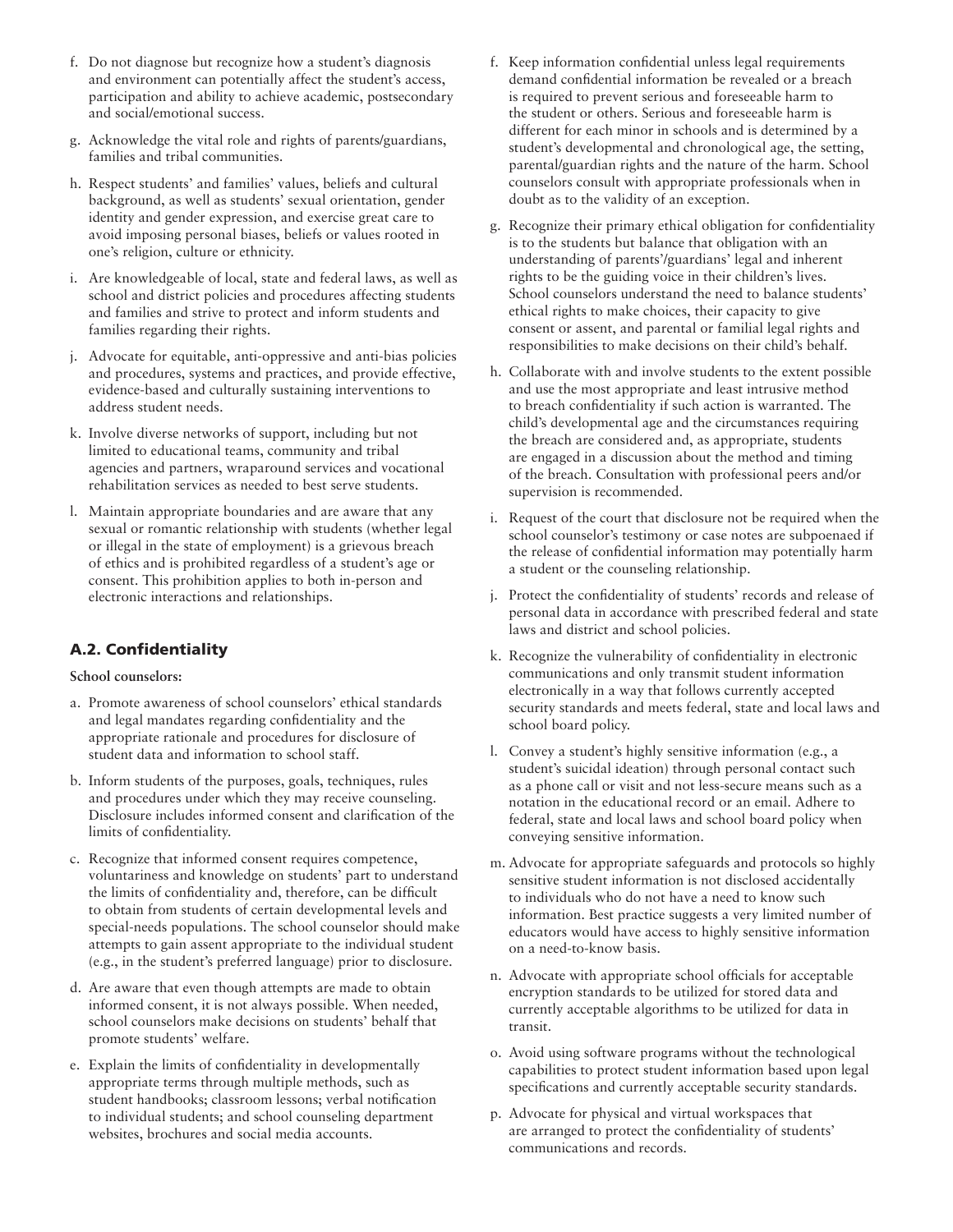# A.3. Comprehensive School Counseling Program

**School counselors:**

- a. Provide students with a culturally responsive school counseling program that promotes academic, career and social/emotional development and equitable opportunity and achievement outcomes for all students.
- b. Collaborate with administration, teachers, staff and stakeholders for equitable school improvement goals.
- c. Use data-collection tools adhering to standards of confidentiality as expressed in A.2.
- d. Review and use school and student data to assess and address needs, including but not limited to data on strengths and disparities that may exist related to gender, race, ethnicity, socioeconomic status, disability and/or other relevant classifications.
- e. Deliver research-based interventions to help close achievement, attainment, information, attendance, discipline, resource and opportunity gaps.
- f. Collect and analyze participation, ASCA Mindsets & Behaviors and outcome data to determine the progress and effectiveness of the school counseling program.
- g. Share data outcomes with stakeholders.

# A.4. Academic, Career and Social/Emotional Planning

**School counselors:**

- a. Collaborate with a community of stakeholders to create a culture of postsecondary readiness.
- b. Provide and advocate for all students' pre-K–postsecondary career awareness, exploration, and postsecondary planning and decision-making to support students' right to choose from the wide array of career and postsecondary options, including but not limited to college/university, career and technical school, military or workforce.
- c. Identify and examine gaps in college and career access and address both intentional and unintentional biases in postsecondary and career counseling.
- d. Provide opportunities for all students to develop a positive attitude toward learning, effective learning strategies, selfmanagement and social skills and an understanding that lifelong learning is part of long-term career success.
- e. Address their personal biases related to students' postsecondary choices.
- f. Address any inequitable systemic policies and practices related to students' postsecondary choices.

# A.5. Sustaining Healthy Relationships and Managing Boundaries

## **School counselors:**

a. Engage in professional roles and relationships with students and stakeholders that foster wellness and student success.

- b. Recognize that establishing credibility, rapport and an effective working alliance with some students and stakeholders may be facilitated by developing relationships that extend beyond the school day and building (e.g., attending community events, advocating for community improvement for and with students and stakeholders, joining community enhancement organizations).
- c. Assess potential risks and benefits prior to extending relationships beyond the school building and school hours (e.g., attending students off-site extracurricular activities, celebrations honoring students, hospital visits, funerals).
- d. Document the nature of relationship extensions, including the rationale, potential benefit and possible consequences for the student and school counselor.
- e. Act to eliminate and/or reduce the potential for harm to students and stakeholders in any relationships or interactions by using safeguards, such as informed consent, consultation, supervision and documentation.
- f. Prevent potential harm to students and stakeholders with whom the school counselor's judgment may be compromised (e.g., family members, children of close friends) by helping facilitate the provision of alternative services or resources when available.
- g. Adhere to legal, ethical, district and school policies and guidelines regarding relationships with students and stakeholders.
- h. Refrain from the use of personal social media, text and email accounts to interact with students unless sanctioned by the school district. Adhere to legal, ethical, district and school policies and guidelines when using technology with students and stakeholders.
- i. Avoid inappropriate roles and relationships such as providing direct discipline, teaching courses that involve grading students and accepting administrative duties in the absence of an administrator.
- j. Strive to avoid a conflict of interest through self-promotion that would benefit the school counselor personally and/or financially (e.g., advertising their products and/or services).

# A.6. Appropriate Collaboration, Advocacy and Referrals for Counseling

- a. Collaborate with all relevant stakeholders, including students, school faculty/staff and parents/guardians, when students need assistance, including when early warning signs of student distress are identified.
- b. Provide a list of outside agencies and resources in their community, or the closest available, to students and parents/ guardians when students need or request additional support. School counselors provide multiple referral options or the district-vetted list of referrals options and are careful not to indicate an endorsement or preference for one individual or practice. School counselors encourage parents/guardians to research outside professionals' skills/experience to inform their personal decision regarding the best source of assistance for their student.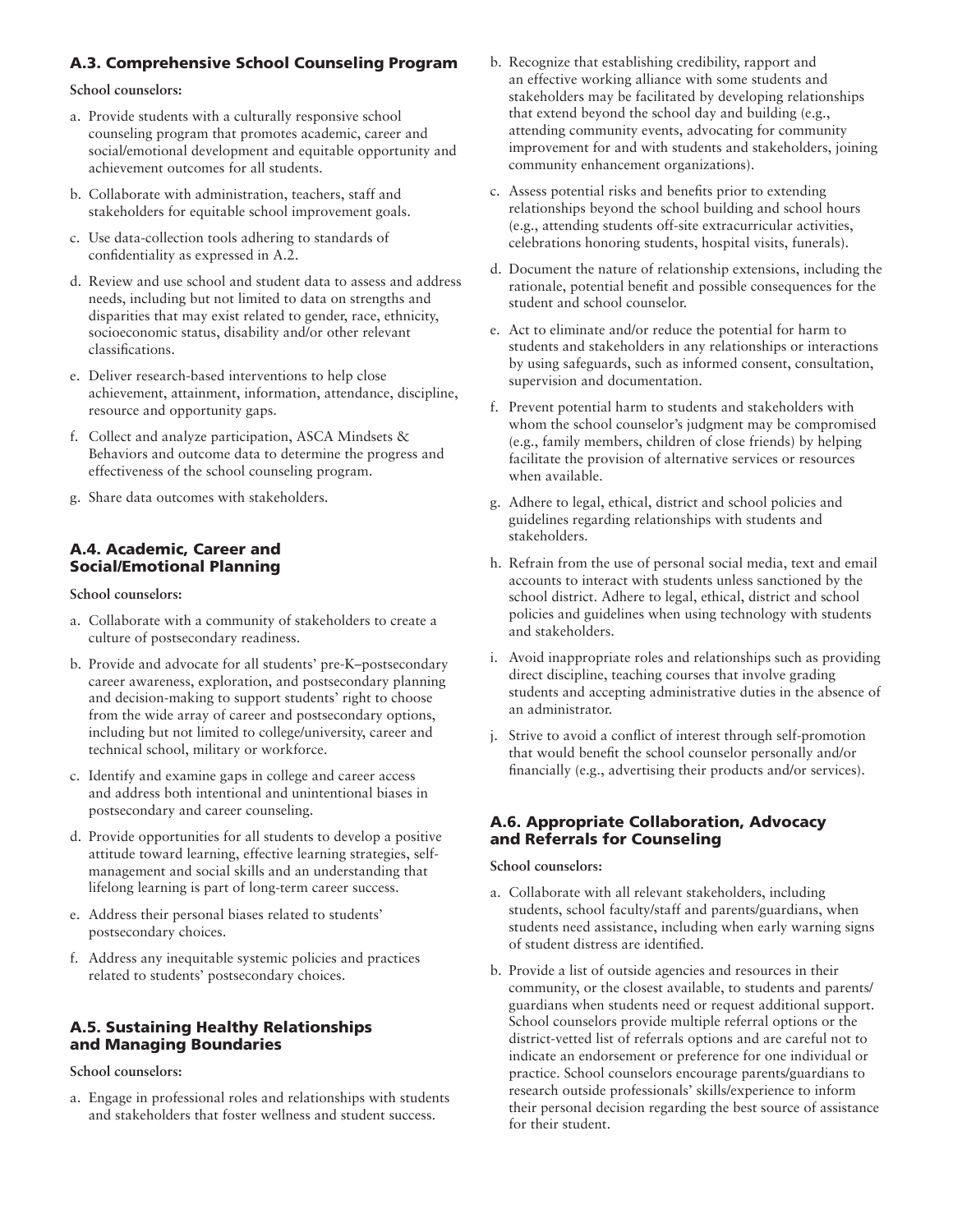- c. Connect students with services provided through the local school district and community agencies and remain aware of state laws and local district policies related to students with special needs, including limits to confidentiality and notification to authorities as appropriate.
- d. Develop a plan for the transitioning of primary counseling services with minimal interruption of services. Students retain the right for the referred services to be conducted in coordination with the school counselor or to discontinue counseling services with the school counselor while maintaining an appropriate relationship that may include participation in other school support services.
- e. Refrain from referring students based solely on the school counselor's personal beliefs or values rooted in one's religion, culture, ethnicity or personal worldview. School counselors maintain the highest respect for student cultural identities and worldviews. School counselors pursue additional training and supervision when their values are discriminatory in nature (e.g., sexual orientation, gender identity, gender expression, reproductive rights, race, religion, ability status). School counselors do not impose their values on students and/or families when making referrals to outside resources for student and/or family support.
- f. Attempt to establish a collaborative relationship with outside service providers to best serve students. Request a release of information signed by the student and/or parents/guardians before attempting to collaborate with the student's external provider.
- g. Provide internal and external service providers with accurate and meaningful data necessary to adequately assess, counsel and assist students.
- h. Ensure there is not a conflict of interest in providing referral resources. School counselors do not refer or accept a referral to counsel students from their school if they also work in a private counseling practice.

# A.7. Group Work

**School counselors:**

- a. Offer culturally sustaining small-group counseling services based on individual student, school and community needs; student data; a referral process; and/or other relevant data.
- b. Provide equitable access to participation in groups, including alleviating physical, language and other obstacles.
- c. Assess student needs to determine if participating in the group is appropriate for the student.
- d. Inform parents/guardians of student participation in and the purpose of the small group.
- e. Facilitate short-term groups to address students' academic achievement, postsecondary and career exploration, and social/emotional well-being.
- f. Use data to inform group topics, establish well-defined expectations and measure the outcomes of group participation.
- g. Reflect on group outcomes and determine adjustments that may improve future group interventions.
- h. Communicate the aspiration of confidentiality as a group norm, while recognizing and working from the protective posture that confidentiality for students in small groups cannot be guaranteed.
- i. Select topics for groups with the clear understanding that some topics are not suitable for groups in schools (e.g., incest survivorship, eating disorders, dating violence) and accordingly take precautions to protect members from harm as a result of interactions with the group.
- j. Facilitate culturally sustaining groups from the framework of evidence-based or research-based practices.
- k. Practice within their competence level and develop professional competence through training and supervision.
- l. Provide necessary follow-up and/or referrals to additional resources for group members.

# A.8. Student Peer-Support Program

# **School counselors:**

- a. Share the student peer-support program's goal and purpose with stakeholders.
- b. Safeguard the welfare of students participating in peer-to-peer programs under their direction.
- c. Strive to protect the confidentiality of students receiving peer support services by not sharing or disclosing personal information (e.g., special education services, academic information).
- d. Work to select peer helpers who reflect the diversity of the population to be served.
- e. Facilitate equitable access, representation and cultural sustainability in peer-support programs.
- f. Develop, train and supervise students in school counseling peer-support programs, using culturally relevant frameworks that promote inclusion and belonging.
- g. Inform peer-support students about when students need to report information to a responsible adult at school.

# A.9. Serious and Foreseeable Harm to Self and Others

- a. Inform parents/guardians and school administration when a student poses a serious and foreseeable risk of harm to self or others. This notification is to be done after careful deliberation and consultation with appropriate professionals, such as other school counselors, the school nurse, school psychologist, school social worker, school resource officer or child protective services. Even if the danger appears relatively remote, parents/guardians must be notified. The consequence of the risk of not giving parents/guardians a chance to intervene on behalf of their child is too great.
- b. Recognize the level of suicide risk (e.g., low, medium, high) is difficult to accurately quantify. If required to use a risk assessment, it must be completed with the realization that it is an information-gathering tool and only one element in the risk-assessment process. When reporting risk-assessment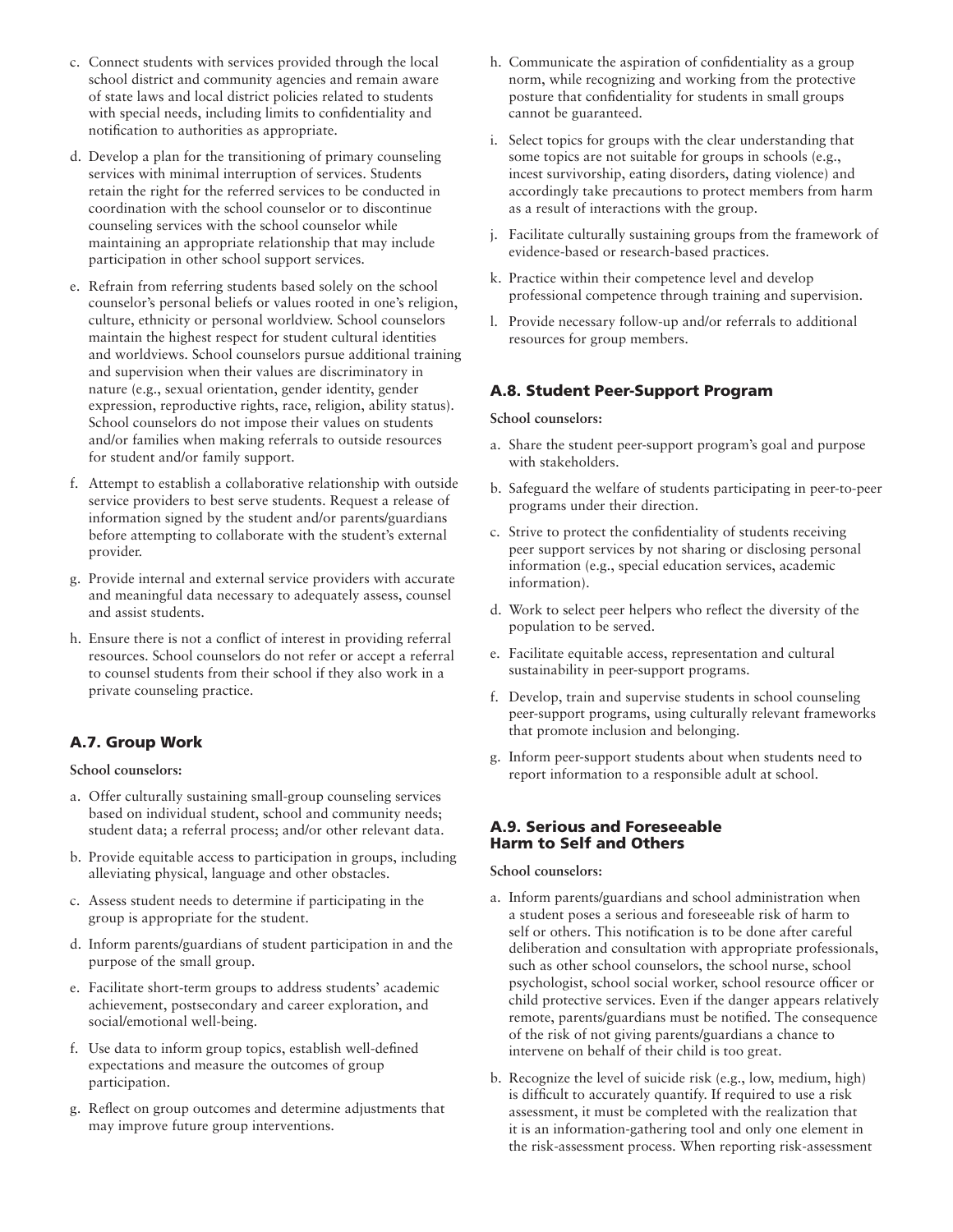results to parents/guardians, school counselors do not negate the risk of harm to self even if the assessment reveals a low risk, as students may minimize risk to avoid further scrutiny and/or parental/guardian notification. The purpose of reporting any risk-assessment results to parents/guardians is to underscore the need for parents/guardians to act, not to report a judgment of risk.

- c. Collaborate with school administration to ensure a student has proper supervision and support. If parents/guardians will not provide proper support, the school counselor takes necessary steps to underscore to parents/guardians the necessity to seek help and, at times, may include a report to child protective services.
- d. Provide culturally responsive mental health resources to parents/guardians.
- e. Report to administration and/or appropriate authorities (e.g., law enforcement) when a student discloses a perpetrated or a perceived threat to another person's physical or mental wellbeing. This threat may include but is not limited to verbal abuse, physical abuse, sexual abuse, dating violence, bullying or harassment. The school counselor follows applicable federal and state laws and school and district policy.

# A.10. Marginalized Populations

#### **School counselors:**

- a. Advocate with and on behalf of students to ensure they remain safe at home, in their communities and at school. A high standard of care includes determining what information is shared with parents/guardians and when information creates an unsafe environment for students.
- b. Actively work to establish a safe, equitable, affirming school environment in which all members of the school community demonstrate respect, inclusion and acceptance.
- c. Identify and advocate for resources needed to optimize and support academic, career and social/emotional development opportunities.
- d. Collaborate with parents/guardians when appropriate and strive to establish consistent, constructive two-way communication in their preferred language to ensure students' needs are met.
- e. Understand and advocate for all students' right to be treated in a manner that honors and respects their identity and expression, including but not limited to race, gender identity, gender expression, sexual orientation, language and ability status, and to be free from any form of discipline, harassment or discrimination based on their identity or expression.
- f. Advocate for the equitable right and access to free, appropriate public education for all youth in which students are not stigmatized or isolated based on race, gender identity, gender expression, sexual orientation, language, immigration status, juvenile justice/court involvement, housing, socioeconomic status, ability, foster care, transportation, special education, mental health and/or any other exceptionality or special need.
- g. Advocate for access to and inclusion in opportunities (e.g., Advanced Placement, International Baccalaureate, gifted and talented, honors, dual enrollment) in which students are

not stigmatized, isolated or excluded based on race, gender identity, gender expression, sexual orientation, language, immigration status, juvenile justice/court involvement, housing, socioeconomic status, ability, foster care, transportation, special education, mental health and/or any other exceptionality or special need.

- h. Actively advocate for systemic and other changes needed for equitable participation and outcomes in educational programs when disproportionality exists regarding enrollment in such programs by race, gender identity, gender expression, sexual orientation, language, immigration status, juvenile justice/court involvement, housing, socioeconomic status, ability, foster care, transportation, special education, mental health and/or any other exceptionality or special need.
- i. Recognize the strengths of students with disabilities as well as their challenges and provide best practices in supporting their academic, career and social/emotional needs.

## A.11. Bullying, Harassment, Discrimination, Bias and Hate Incidents

- a. Recognize that bullying, discrimination, bias and hate incidents rooted in race, gender, sexual orientation and ethnicity are violations of federal law and many state and local laws and district policies.
- b. Advocate for schoolwide policies, protocols and training for response to bullying, harassment and bias incidents centered in safety, belonging and justice.
- c. Advocate for accessible, effective tools for students or community to report incidents of bullying, hate or bias.
- d. Report all incidents of bullying, dating violence or harassment to the administration, recognizing these behaviors may fall under Title IX of the Education Amendments of 1972 or other federal and state laws as illegal and require administrator intervention.
- e. Recognize that bias incidents are not only potentially traumatizing for students but can lead to significant damage and disruption of the school environment. Facilitate and monitor schoolwide prevention of bullying, harassment, discrimination, hate and bias through active practices that support a positive school climate, culture and belonging.
- f. In response to a hate or bias incident (e.g. discrimination, explicit bias, hate speech), collaborate with administrative teams to ensure safety, provide support for targeted students, facilitate effective communication, provide education, connect students to resources and promote healing and recovery within the school community.
- g. In developmentally appropriate ways and in the context of the incident, support victims, and encourage growth and provide tools for accountability and change (e.g. restorative practices) in perpetrators, and promote healing in the school community while deferring to administration for all discipline issues or any other violation of federal and state laws or district and school policies.
- h. Actively respond to incidents of bias or hate, demonstrating a commitment to equity and promoting a safe, inclusive school community.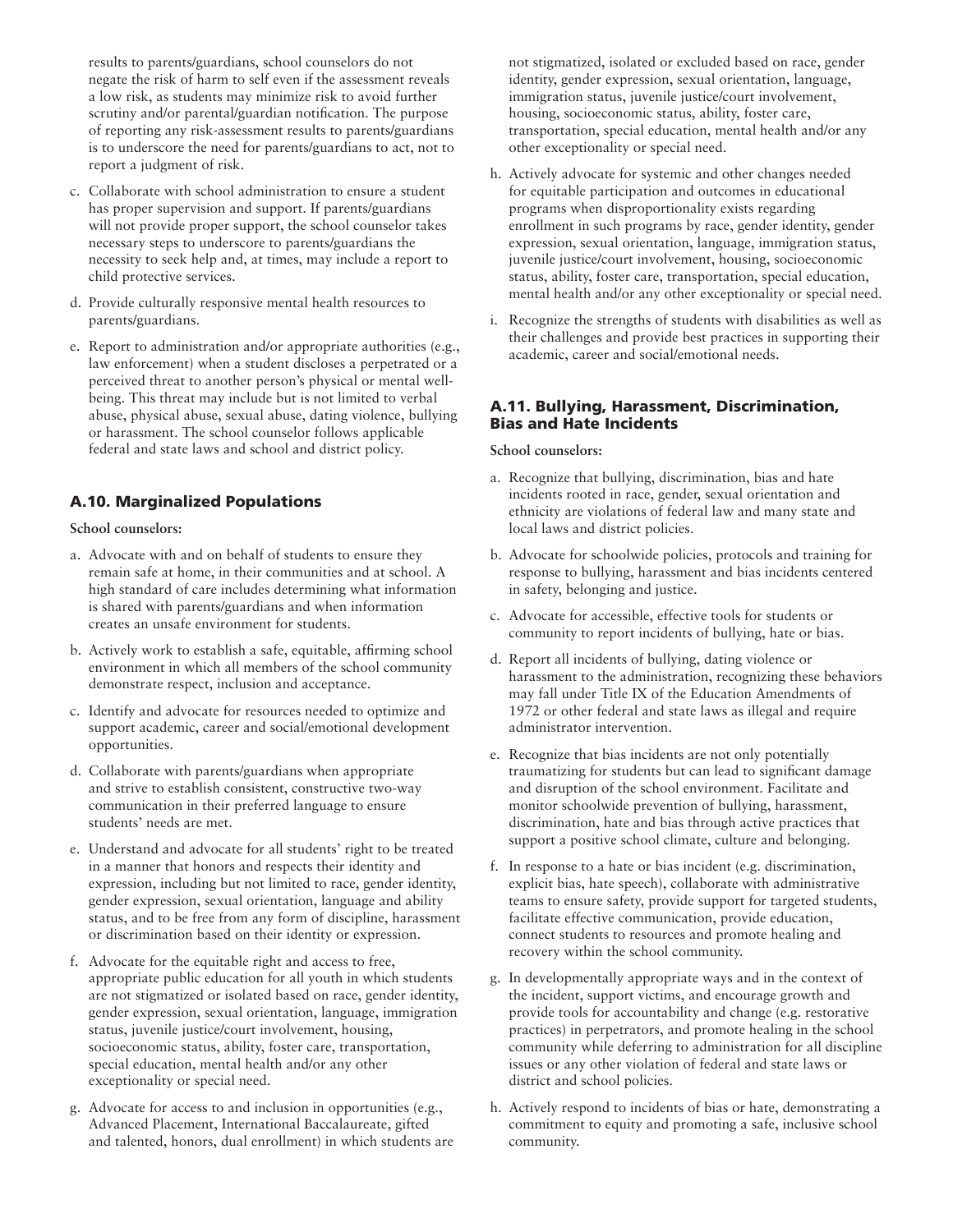# A.12 Child Abuse

## **School counselors:**

- a. Report to the proper authorities, as mandated by the state, all suspected cases of child abuse and neglect, recognizing that certainty is not required, only reasonable suspicion. School counselors are held to a higher standard regarding their absolute duty as a mandated reporter to report suspected child abuse and neglect.
- b. Develop and maintain the expertise to recognize the signs of child abuse and neglect. Advocate for training to enable students and staff to have the knowledge and skills needed to recognize the signs and to whom they should report suspected child abuse and neglect.
- c. Take reasonable precautions to protect the privacy of students for whom abuse or neglect is suspected from those who do not have a legitimate need to know.
- d. Know current state laws and the school system's procedures for reporting child abuse and neglect and methods to advocate for students' physical and emotional safety following abuse/neglect reports.
- e. Connect students who have experienced abuse and neglect with services provided through the local school district and community agencies.

# A.13. Student Records

#### **School counselors:**

- a. Abide by the Family Educational Rights and Privacy Act (FERPA), which defines who has access to students' educational records and allows parents/guardians the right to review the records and challenge perceived inaccuracies in their child's records.
- b. Advocate for the ethical use of student data and records and inform administration of inappropriate or harmful practices.
- c. Recognize the difficulty in adhering to FERPA's definition of sole-possession records.
- d. Recognize that sole-possession records and case notes can be subpoenaed unless there is a specific state statute for privileged communication expressly protecting student/school counselor communication.
- e. Recognize that electronic communications with school officials regarding individual students, even without using student names, are likely to create student records that must be addressed in accordance with FERPA and state laws.
- f. Establish a reasonable timeline for purging sole-possession records or case notes. Suggested guidelines include shredding paper sole-possession records or deleting electronic solepossession records when a student transitions to the next level, transfers to another school or graduates. School counselors do not destroy sole-possession records that may be needed by a court of law, such as notes on child abuse, suicide, sexual harassment or violence, without prior review and approval by school district legal counsel. School counselors follow district policies and procedures when contacting legal counsel.

## A.14. Evaluation, Assessment and Interpretation

#### **School counselors:**

- a. Use only valid and reliable research-based tests and assessments that are culturally sensitive, in the student's preferred language and free of bias.
- b. Adhere to all professional standards and regulations when selecting, administering and interpreting standardized assessment tools, and only use assessment instruments that are within the scope of practice for school counselors and for which they are licensed, certified, competent and trained to use.
- c. Follow confidentiality guidelines when using paper or electronic assessment instruments and programs.
- d. Consider the student's developmental age, language skills, home language and competence level when determining an assessment's appropriateness.
- e. Use multiple data points, both quantitative and qualitative whenever possible, to provide students and families with complete and accurate information to promote students' well-being.
- f. Provide interpretation, in the student's preferred language, of the nature, purpose, results and potential impact of assessment/evaluation measures in terms students and parents/ guardians can understand.
- g. Monitor the use of assessment results and interpretation, and take reasonable steps to prevent others from misusing the information.
- h. Use caution when selecting or using assessment techniques, making evaluations and interpreting the performance of populations not represented in the norm group on which an instrument is standardized.
- i. Conduct and disseminate the results of school counseling program assessments to determine the effectiveness of activities supporting students' academic, college/career and social/ emotional development through accountability measures, especially examining efforts to close opportunity gaps.

# A.15. Technical and Digital Citizenship

- a. Advocate for equitable access to technology for all students.
- b. Demonstrate appropriate selection and equitable use of culturally sustaining technology and software applications to enhance students' academic, career and social/emotional development. Attention is given to the legal and ethical considerations of technological applications, including confidentiality concerns, security issues, potential limitations and benefits, and communication practices in electronic media.
- c. Take appropriate and reasonable measures to maintain the confidentiality of student information and educational records stored or transmitted through the use of computers, social media, facsimile machines, telephones, voicemail, answering machines and other electronic technology.
- d. Promote the safe and responsible use of technology in collaboration with educators and families.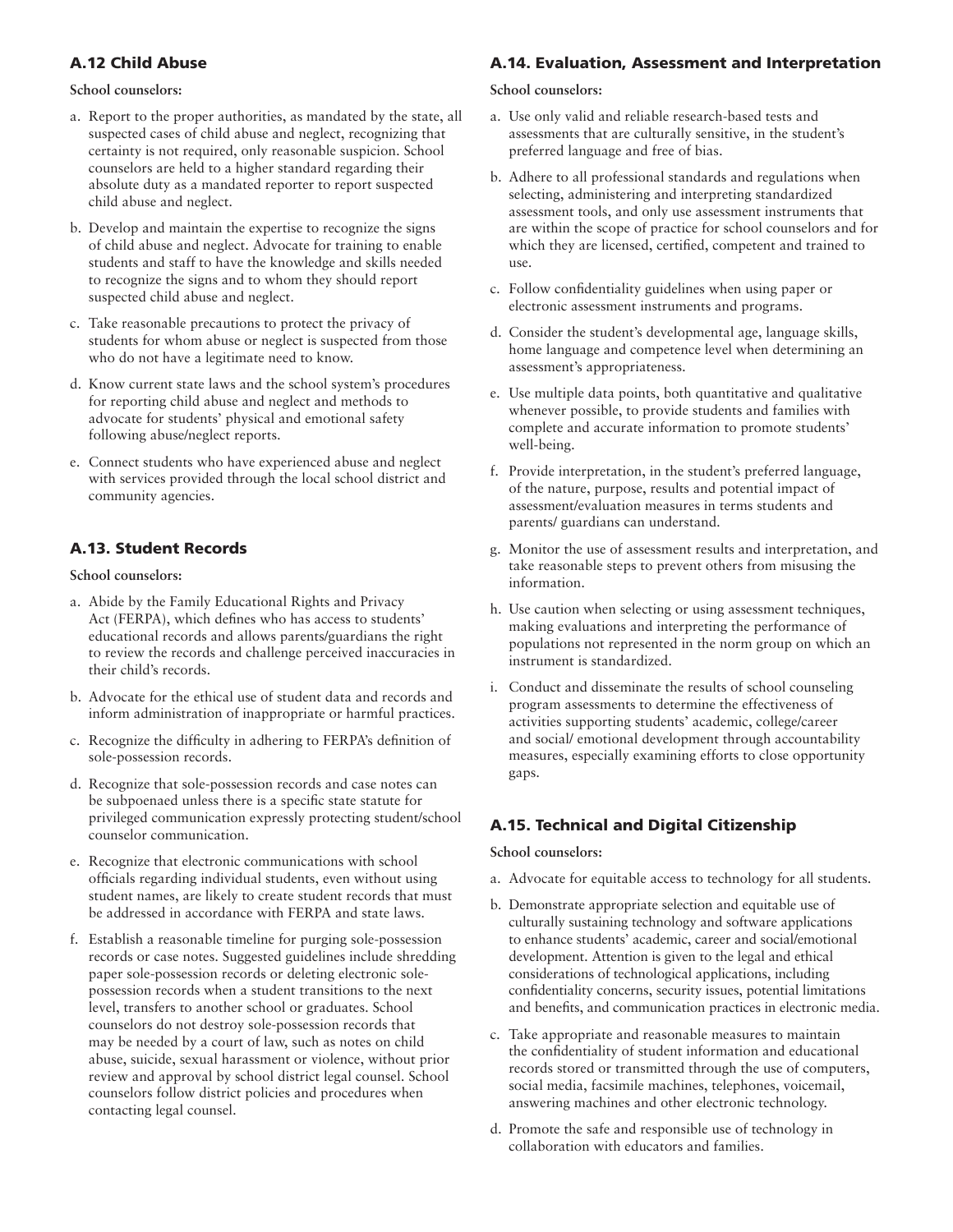- e. Promote the benefits and clarify the limitations of various appropriate technological applications.
- f. Use established and approved means of communication with students, maintaining appropriate boundaries, and help educate students about appropriate communication and boundaries.
- g. Understand challenges with confidentiality when using email and establish protocols and boundaries for responding to emails.
- h. Advocate for the use of virtual learning tools that include safeguards and protocols protecting highly sensitive student information.
- i. Advocate against alert tools or apps requiring constant monitoring by school personnel. These tools are not aligned with the nature and function of school counseling.

# A.16. Virtual/Distance School Counseling

#### **School counselors:**

- a. Adhere to the same legal and ethical standards in a virtual/ distance/hybrid setting as in face-to-face settings.
- b. Recognize, acknowledge and problem-solve the unique challenges and limitations of virtual/distance/hybrid school counseling.
- c. Establish procedures, in collaboration with school administrators and other support staff, for students to follow in both emergency and nonemergency situations when the school counselor is not available.
- d. Recognize and address the limitation of virtual/distance/ hybrid school counseling confidentiality, which may include unintended viewers or recipients.
- e. Inform both students and parents/guardians of the benefits and limitations of virtual/distance/hybrid school counseling.
- f. Educate students on how to participate in the electronic school counseling relationship to minimize and prevent potential misunderstandings that could occur due to lack of verbal cues and inability to read body language or other visual cues that provide contextual meaning to the school counseling process and relationship.
- g. Recognize the challenges in virtual/distance/hybrid settings of assisting students considering suicide, including but not limited to identifying their physical location, keeping them engaged on the call or device, contacting their parents/ guardians and getting help to their location.

## B. RESPONSIBILITIES TO PARENTS/ GUARDIANS, SCHOOL AND SELF

#### B.1. Responsibilities to Parents/Guardians

**School counselors:**

a. Recognize, honor and respect the importance of parents/ guardians when providing services to students in a school setting and collaborate with students' parents/guardians as appropriate.

- b. Respect the rights and responsibilities of custodial and noncustodial parents/guardians and, as appropriate, establish a collaborative relationship to facilitate and advocate for students' maximum growth in the areas of academic, career and social/emotional development.
- c. Promote equity and inclusion through culturally affirming and sustaining practices honoring the diversity of families. Recognize that all parents/guardians, custodial and noncustodial, are vested with certain rights and responsibilities for their children's welfare by virtue of their role and according to law.
- d. Inform parents of the school counseling program's mission and standards in academic, career and social/emotional domains that promote and enhance the learning process and outcomes for all students.
- e. Adhere to the Protection of Pupil Rights Amendment when using universal screeners, surveys or needs assessments by informing parents/guardians prior to their use in accordance with school district policies and local, state and federal law.
- f. Engage a diverse sample of parents/guardians and caregivers to provide opportunities for meaningful contributions to the school counseling program.
- g. Adhere to federal, state and local laws; district policy; and ethical practice when assisting parents/guardians experiencing family difficulties interfering with their student's welfare.
- h. Inform parents/guardians of the confidential nature of the school counseling relationship between the school counselor and student, while recognizing parents/guardians have inherent legal rights to student information.
- i. Respect the privacy of parents/guardians in accordance with the student's best interests.
- j. Provide parents/guardians with accurate, comprehensive and relevant information in a caring manner as appropriate and consistent with legal and ethical responsibilities to the students and parents/guardians. Exercise due diligence in a timely, efficient manner to communicate concerns that affect the students' safety and welfare.
- k. Follow the directions and stipulations of the legal documentation in divorce, separation or custody cases, maintaining focus on the student. Adhere to clear boundaries and a position of neutrality when working with parents/ guardians.

## B.2. Responsibilities to the School

- a. Develop and maintain professional relationships and systems of communication with faculty, staff and administrators to support students.
- b. Design and deliver comprehensive school counseling programs that are integral to the school's academic mission, informed by analysis of student data, based on the ASCA National Model.
- c. Advocate for a school counseling program free of nonschool-counseling assignments identified by "The ASCA National Model: A Framework for School Counseling Programs."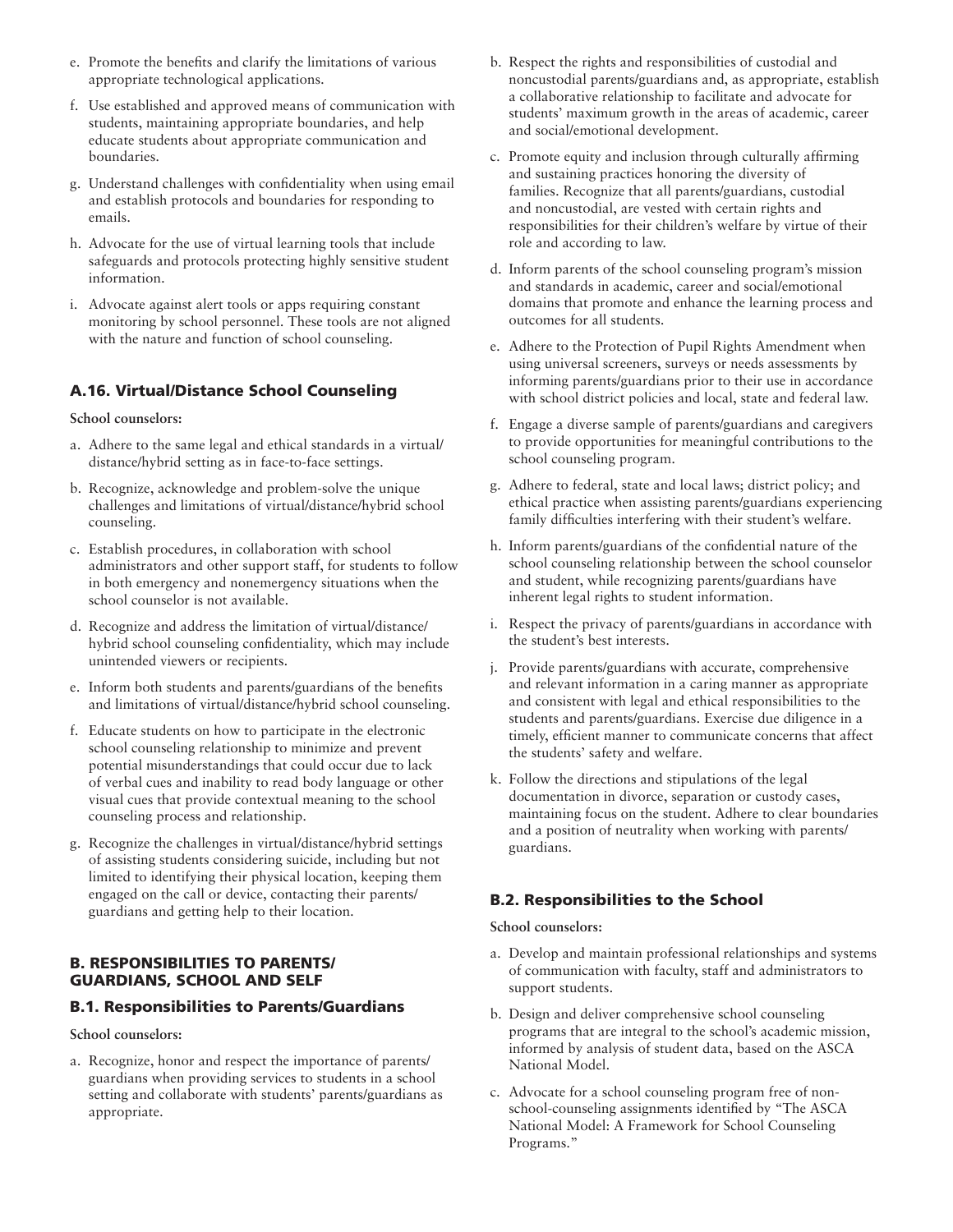- d. Exercise leadership to create systemic change to create a safe and supportive environment and equitable outcomes for all students.
- e. Collaborate with appropriate officials to remove barriers that may impede the effectiveness of the school and/or the school counseling program in promoting equitable student outcomes.
- f. Provide support, consultation and mentoring to professionals in need of assistance when appropriate to enhance school climate and student outcomes.
- g. Inform appropriate officials, in accordance with federal and state law and school and district policy, of conditions that may be potentially disruptive or damaging to the school's mission, personnel and property, while honoring the confidentiality between students and school counselors to the extent possible.
- h. Advocate for administrators to place licensed/certified school counselors who are competent, qualified and hold a master's degree or higher in school counseling from an accredited institution.
- i. Advocate for equitable school counseling program policies and practices for all students and stakeholders.
- j. Advocate for the use of vetted, bilingual/multilingual translators to represent languages used by families in the school community and support broader cultural communication and engagement.
- k. Affirm the abilities of all students and advocate for their learning needs, supporting the provision of appropriate accommodations and accessibility.
- l. Provide culturally responsive information to families to increase understanding, improve communication, promote engagement and improve student outcomes.
- m. Promote culturally sustaining practices to help create a safe and inclusive school environment with equitable outcomes for all students.
- n. Adhere to educational/psychological research practices, confidentiality safeguards, security practices and school district policies when conducting research.
- o. Use school and community resources to promote equity and access for all students.
- p. Use inclusive language in all forms of communication and ensure students and stakeholders have access to materials in their preferred languages when possible.
- q. Collaborate as needed to provide optimum services with other school and community professionals with legitimate educational interests (e.g., school nurse, school psychologist, school social worker, speech-language pathologist), following all local, state and federal laws.
- r. Strive to address and remedy the work environment and conditions that do not reflect the school counseling profession's ethics, using advocacy and problem-solving skills.

# B.3. Responsibilities to Self

- a. Have earned a master's degree or higher in school counseling or the substantial equivalent from an accredited institution.
- b. Maintain membership in school counselor professional organizations to stay up to date on current research and to maintain professional competence in current school counseling issues and topics.
- c. Accept employment only for positions for which they are qualified by education, training, supervised experience and state/national professional credentials.
- d. Adhere to the profession's ethical standards and other official policy statements such as ASCA position statements and role statements, school board policies and relevant laws. When laws and ethical codes are in conflict, school counselors work to adhere to both as much as possible.
- e. Engage in routine, content-applicable professional development to stay up to date on trends and needs of students and other stakeholders, and regularly attend training on current legal and ethical responsibilities.
- f. Explore and examine implicit biases and the impact on practice and interaction with students; apply learning to program practice and development.
- g. Develop knowledge and understanding of historic and systemic oppression, social justice and cultural models (e.g., multicultural counseling, anti-racism, culturally sustaining practices) to further develop skills for systemic change and equitable outcomes for all students.
- h. Recognize the potential for stress and secondary trauma. Practice wellness and self-care through monitoring mental, emotional and physical health, while seeking consultation from an experienced school counseling practitioner and/or others when needed.
- i. Monitor personal behaviors and recognize the high standard of care a professional in this critical position of trust must maintain on and off the job. School counselors are cognizant of and refrain from activity that may diminish their effectiveness within the school community.
- j. Apply an ethical decision-making model and seek consultation and supervision from colleagues and other professionals who are knowledgeable of the profession's practices when ethical questions arise.
- k. Honor the diversity and identities of students and seek training/supervision when prejudice or biases interfere with providing comprehensive school counseling services to all pre-K–12 students. School counselors will not refuse services to students based solely on personally held beliefs/values rooted in one's religion, culture or ethnicity. School counselors work toward a school climate that embraces diverse identities and promotes equitable outcomes in academic, career and social/ emotional development for all students.
- l. Have an awareness of and make clear distinctions between actions and statements (verbal or written) made as a private individual versus those made as a representative of the school counseling profession and of the school district/school entity.
- m. Respect the intellectual property of others and adhere to copyright laws and correctly cite others' work when using it.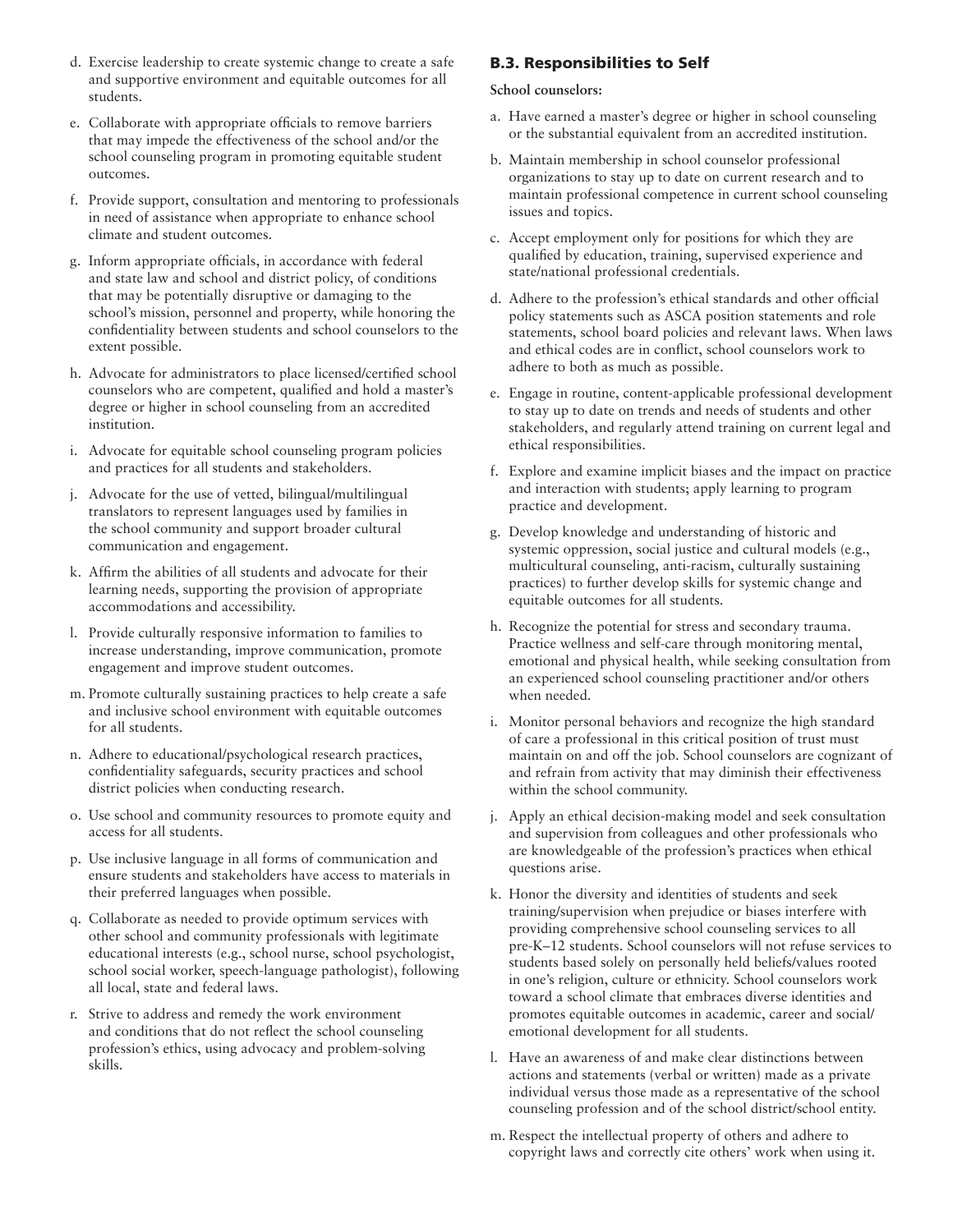## C. SCHOOL COUNSELOR DIRECTORS/ ADMINISTRATORS/SUPERVISORS

**School counselor directors/administrators/supervisors support school counselors in their charge by:**

- a. Advocating both within and outside of their schools or districts for adequate resources to implement a school counseling program and meet students' needs and the school community's needs.
- b. Advocating for fair and open distribution of resources among programs supervised, using an allocation procedure that is nondiscriminatory, equitable, informed by comprehensive data and consistently applied.
- c. Taking reasonable steps to ensure school and other resources are available to provide staff supervision and training.
- d. Providing opportunities for professional development in current research related to school counseling practices, competencies and ethics.
- e. Taking steps to eliminate conditions or practices in their schools or organizations that may violate, discourage or interfere with compliance with the laws and ethics related to the school counseling profession or equitable outcomes for students.
- f. Monitoring school and organizational policies, regulations and procedures to ensure practices are consistent with the ASCA Ethical Standards for School Counselors.
- g. Using and/or advocating for a performance appraisal instrument aligned with the ASCA School Counselor Professional Standards & Competencies that assesses school counselors' knowledge, skills and attitudes.
- h. Understanding the ASCA Ethical Standards for School Counselors, the ASCA National Model and the ASCA School Counselor Professional Standards & Competencies.
- i. Providing staff with opportunities and support to develop knowledge and understanding of historic and systemic oppression, social justice and cultural models (e.g., multicultural counseling, anti-racism, culturally sustaining practices) to further develop skills for systemic change and equitable outcomes for all students.
- j. Collaborating and consulting with school counseling graduate programs to support appropriate site placement for supervisees and ensure high-quality training that is essential for school counselor preparation.

## D. SCHOOL COUNSELING PRACTICUM/ INTERNSHIP SITE SUPERVISORS

**Practicum/internship site supervisors:**

- a. Are licensed or certified school counselors with an understanding of school counseling programs and school counselors' ethical practices.
- b. Have the education and training to provide school counseling supervision and regularly pursue continuing education activities on both counseling and supervision topics and skills.
- c. Use a model of supervision that is developmental, ongoing and includes but is not limited to promoting professional growth, supporting best practices and ethical practice, assessing supervisee performance and developing plans for improvement, consulting on specific cases and assisting in the development of a course of action.
- d. Engage in culturally affirming supervision, maintain cultural competence and consider cultural and historic factors and power dynamics that may have an impact on the supervisory relationship.
- e. Avoid supervisory relationships with individuals with whom they have the inability to remain objective (e.g., family members or close friends).
- f. Are competent with technology used to perform supervisory responsibilities and online supervision, if applicable. Supervisors protect all electronically transmitted confidential information.
- g. Understand there are differences in face-to face and virtual communication (e.g., absence of verbal and nonverbal cues) that may have an impact on virtual supervision. Supervisors educate supervisees on how to communicate electronically to prevent and avoid potential problems and negative outcomes.
- h. Provide information about how and when virtual supervisory services will be utilized, and provide school counselors with reasonable access to pertinent applications.
- i. Ensure performance evaluations are completed in a timely, fair and considerate manner; base evaluations on clearly stated criteria; and use data when available.
- j. Ensure supervisees are aware of policies and procedures related to supervision and evaluation and provide dueprocess procedures if supervisees appeal their evaluations.
- k. Understand supervisee limitations and communicate concerns to the university/college supervisor in a timely manner.
- l. Help supervisees select appropriate professional development based on identified needs.
- m. Contact university/college supervisors and consult with school administrators to recommend assistance or dismissal when supervisees are unable to demonstrate competence as a school counselor as defined by the ASCA School Counselor Professional Standards & Competencies. Document recommendations and ensure supervisees are aware of such decisions and the resources available to them.
- n. Recognize and acknowledge the specific roles of school counselor educators, site supervisors and the practicum/ internship student. Supervisors ensure that supervisees are able to participate in a variety of academic, college/career and social/emotional activities through individual, group and classroom interventions.

# E. MAINTENANCE OF STANDARDS

When the absence of a settled opinion or conviction exists as to the ethical behavior of a colleague(s), the following procedures may serve as a guide:

a. School counselors confidentially consult with professional colleagues to discuss the potentially unethical behavior and determine if the situation is an ethical violation.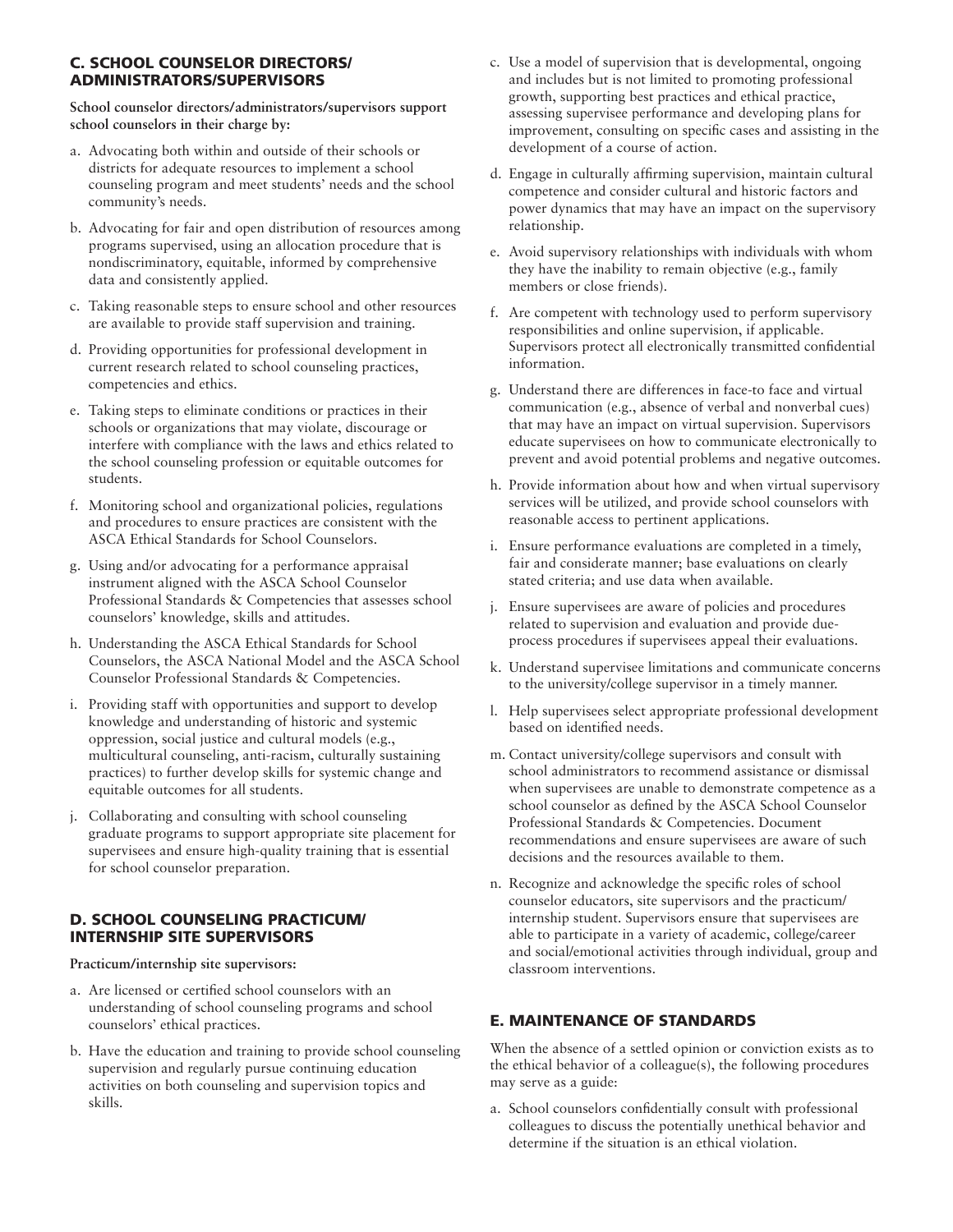- b. School counselors discuss and seek resolution directly with the colleague whose behavior is in question unless the behavior is unlawful, abusive, egregious or dangerous, in which case proper school or community authorities are contacted.
- c. School counselors understand mandatory reporting responsibilities in their respective districts and states.
- d. School counselors take appropriate action in the following sequence if the matter remains unresolved at the school, school district, state department of education and/or professional practice/standards commission level:
	- 1. Contact the state school counselor association's ethics committee if applicable.
		- i. If no such committee exists, contact the state school counselor association leadership.
		- ii. If the issue remains unresolved, proceed to step 2.
	- 2. Contact the American School Counselor Association. Formal documentation of the steps taken and the response of the complainant and respondent should be submitted in hard copy to the ASCA Ethics Committee, c/o the Executive Director, American School Counselor Association, 1101 King St., Suite 310, Alexandria, VA 22314.

## F. ETHICAL DECISION-MAKING

When faced with an ethical dilemma, school counselors and school counseling program directors/supervisors use an ethical decision-making model.

- a. Define the ethical dilemma.
- b. Identify potential cultural, religious and worldview factors and power dynamics that are present within a potential ethical dilemma.
- c. Apply the ASCA Ethical Standards for School Counselors and the relevant district policies and procedures.
- d. Consult with appropriate professionals (e.g., supervisors, other student service professionals, school counseling peers, cultural experts).
- e. Consider the student's chronological age and developmental level.
- f. Consider parental/guardian and student rights
- g. Apply the ethical principles of:
	- Beneficence: working for the good of the individual and society by promoting mental health and well-being
	- Autonomy: fostering the right to control the direction of one's life
	- Nonmaleficence: avoiding actions that cause harm
	- Justice: treating individuals equitably and fostering fairness and equality
	- Fidelity: honoring commitments and keeping promises, including fulfilling one's responsibilities of trust in professional relationships
- Veracity: dealing truthfully with individuals with whom school counselors come into professional contact
- h. Determine potential courses of action and their consequences.
- i. Evaluate the selected action.
- j. Implement the course of action and analyze the outcome.
- k. Identify any inconsistencies in school/district policy for potential revision.
- l. See other ethical decision-making models:
	- Intercultural Model of Ethical Decision Making, Luke et al., (2013)
	- Solutions to Ethical Problems in Schools (STEPS), Stone (2003)
	- Ethical Justification Model, Kitchener (1984)

## GLOSSARY OF TERMS

#### **Advocate**

a person who speaks, writes or acts to promote the well-being of students, parents/guardians, school and community stakeholders, and the school counseling profession. School counselors advocate to create and maintain equitable systems, policies and practices.

#### **Anti-Racist**

one who expresses the idea that race is a social construct and does not biologically exist while supporting policy that eliminates racial inequity and fighting against racism.

#### **Assent**

to demonstrate agreement when a student is not competent to give informed consent to counseling or other services the school counselor is providing.

#### **Assessment**

collecting in-depth information about a person to develop a comprehensive plan that will guide the collaborative counseling and service provision process.

## **Bias Incident**

use of hateful imagery, language or acts that are often noncriminal in nature motivated by bigotry, prejudice or hate toward individuals because of the targets' perceived disability, ethnicity, gender, gender identity, nationality, race, sex or sexual orientation.

#### **Boundaries**

something that indicates or affixes an extent or limits.

#### **Breach**

disclosure of information given in private or confidential communication such as information given during counseling.

#### **Bullying**

intentional, repeated harmful acts, words or other behavior such as name calling, threatening and/or shunning committed by one or more children against another. These negative acts are not intentionally provoked by the victims, and for such acts to be defined as bullying, an imbalance in real or perceived power must exist between the bully and the victim. Bullying may be physical, verbal, emotional or sexual in nature.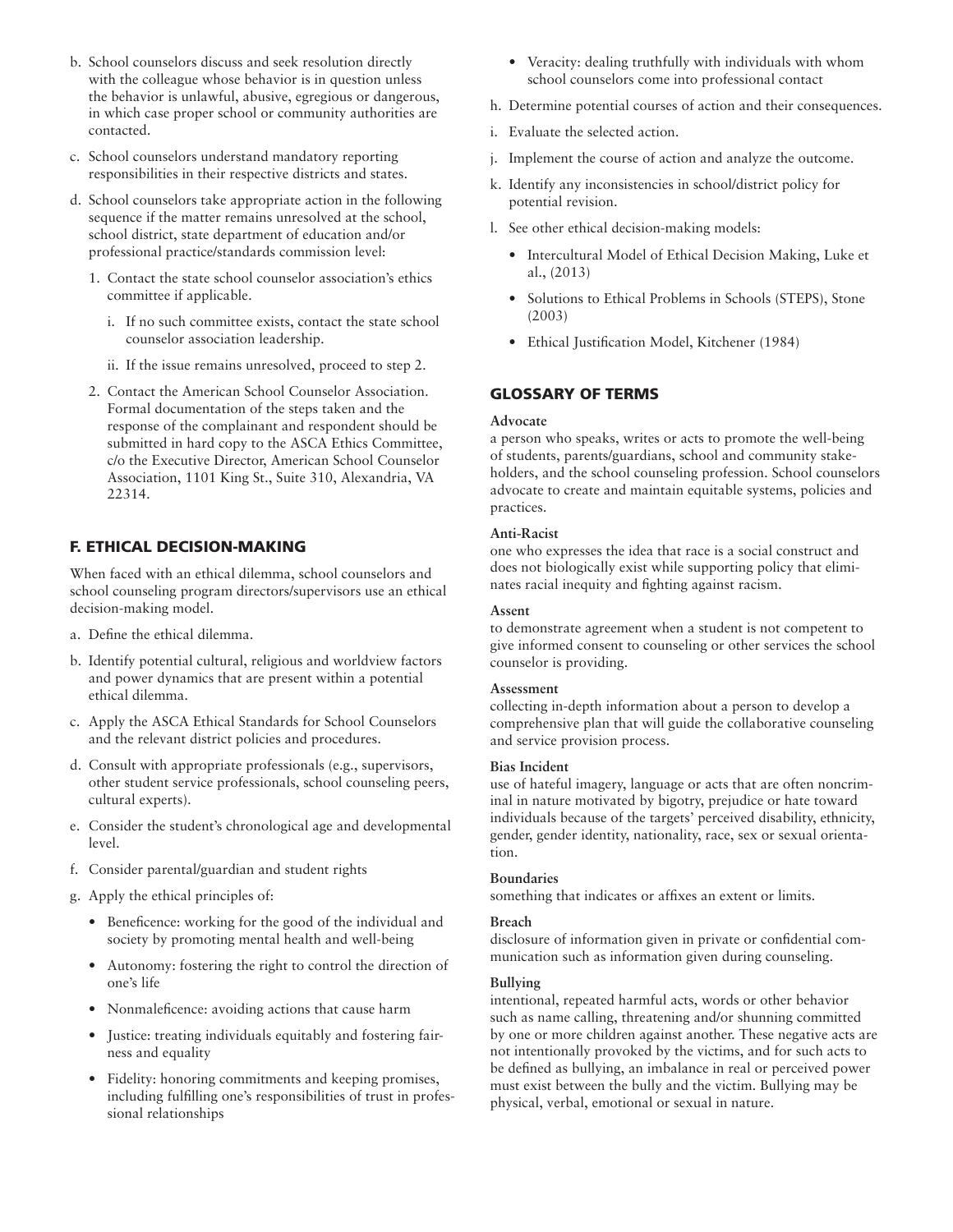## **Competence**

the quality of being competent; adequacy; possession of required skill, knowledge, qualification or capacity.

## **Confidentiality**

the ethical duty of school counselors to responsibly protect a student's private communications shared in counseling.

## **Conflict of Interest**

a situation in which a school counselor stands to personally profit from a decision involving a student.

## **Consent**

permission, approval or agreement; compliance.

## **Consultation**

a professional relationship in which individuals meet to seek advice, information and/or deliberation to address a student's need.

## **Conventional Parameters**

general agreement or accepted standards regarding limits, boundaries or guidelines.

## **Cultural Sensitivity**

a set of skills enabling you to know, understand and value the similarities and differences in people; modify your behavior to be most effective and respectful of students and families; and deliver programs that fit diverse learners' needs.

## **Culturally Sustaining School Counseling**

policies and practices that affirm and embrace cultural pluralism, promote cultural dexterity and actively advocate for equitable systems and outcomes.

## **Custodial and Noncustodial**

physical custody: a phrase used to determine which parent a minor student lives with as a result of a court order. A custodial parent has physical custody of the minor child while a noncustodial parent does not have physical custody of the minor child, as the result of a court order.

Legal custody: both custodial and noncustodial parents have educational rights to their child's records unless noted by court documentation.

## **Data Dialogues**

inquiry with others around student information to uncover inequities, promote informed investigations and assist in understanding the meaning of data and the next steps to have an impact on data.

## **Data Informed**

accessing data, applying meaning to it and using data to have an impact on student success.

## **Developmental Level/Age**

the age of an individual determined by degree of emotional, mental and physiological maturity as compared with typical behaviors and characteristics of that chronological age.

## **Disclosure**

the act or an instance of exposure or revelation.

## **Diversity**

the inclusion of individuals representing more than one national origin, gender identity, gender expression, ethnicity, religion, socioeconomic stratum, sexual orientation and the intersection of cultural and social identities.

## **Dual Relationship**

a relationship in which a school counselor is concurrently participating in two or more roles with a student.

## **Empathy**

the action of understanding, being aware of, being sensitive to and vicariously experiencing the feelings, thoughts and experience of another without having the feelings, thoughts and experience fully communicated in an objectively explicit manner.

## **Emancipated Minors**

minors who are legally freed from control by their parents/ guardians, and the parents/guardians are freed from any and all responsibility toward the children.

## **Encryption**

process of putting information into a coded form to control and limit access to authorized users.

## **Equity**

treated fairly; educational equity occurs when educators provide all students with the high-quality instruction and support they need to reach and exceed a common standard.

## **Ethics**

the norms and principles of conduct and philosophy governing the profession.

## **Ethical Behavior**

actions defined by standards of conduct for the profession.

#### **Ethical Obligation**

a standard or set of standards defining the course of action for the profession.

## **Ethical Rights**

the fundamental normative rules about what is allowed of people or owed to people, according to some legal system, social convention or ethical theory.

## **Feasible**

capable of being done, affected or accomplished easily or conveniently.

#### **Gender Expression**

the ways in which students manifest masculinity or femininity in terms of clothing, communication patterns and interests, which may or may not reflect the student's gender identity.

#### **Gender Identity**

one's personal experience of one's own gender. When one's gender identity and biological sex are not congruent, the student may identify as transgender.

#### **Guardian Ad Litem**

a guardian appointed by a court to watch after someone during a case.

#### **Harassment**

the act of systematic and/or continued unwanted disturbing or troubling persecution.

#### **Informed Consent**

assisting students in acquiring an understanding of the limits of confidentiality, the benefits, facts and risks of entering into a counseling relationship.

#### **Intervention**

to provide modifications, materials, advice, aids, services or other forms of support to have a positive impact on the outcome or course of a condition.